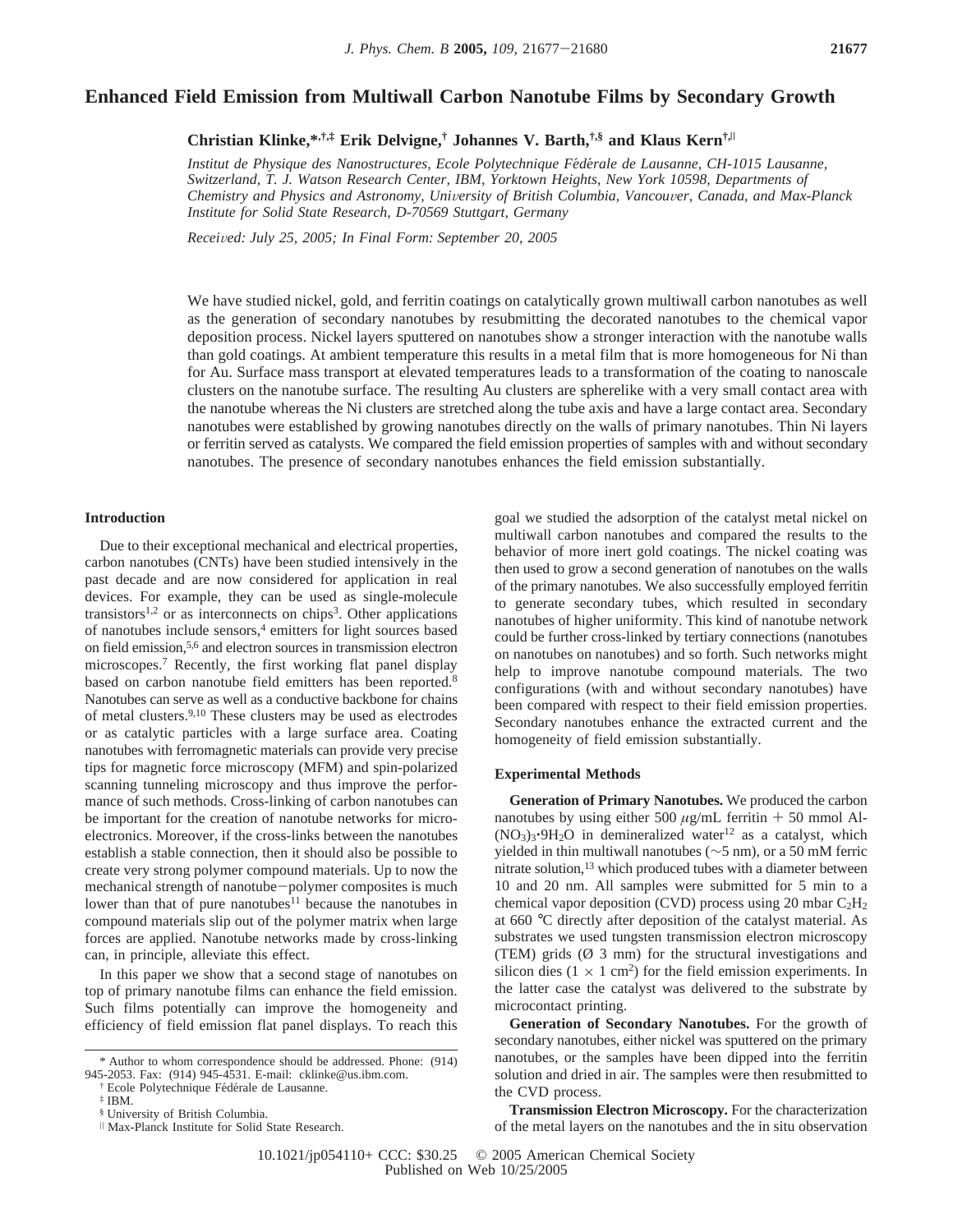

**Figure 1.** TEM micrographs of multiwall CNTs with a nickel coating. (a) Nominal 5 nm nickel layer sputtered at 20 °C, showing small clusters with a high nucleation density. The scale bar corresponds to 40 nm. (b) Nickel layer upon heating to 660 °C for 2 min. Larger clusters coexist with segments of continuous coating on the nanotube. The scale bar corresponds to 100 nm.

of their behavior under heating we introduced the substrate grids into a transmission electron microscope (Philips EM 430 ST, operating at 300 kV) using a sample holder that is resistively heatable up to 1000 °C.

**Field Emission Measurements.** The field emission measurements were performed using the nanotube samples as cathodes. The emitted electrons were collected on a highly polished stainless steel spherical counter electrode of 1 cm in diameter, which corresponds to an emission area of ∼0.007 cm2. <sup>6</sup> The distance between the electrodes was adjusted to 125 *µ*m. A Keithley 237 source-measure unit was used to supply the voltage (up to 1000 V) and to measure the current with picoampere sensitivity, allowing the characterization of currentvoltage (*I*-*V*) behavior.

### **Results and Discussion**

To realize higher field emission currents at given extraction voltages and better areal homogeneity of emitters by a second stage of nanotubes, we first analyzed the behavior of nickel decorated nanotubes at elevated temperatures.

**Wetting Behavior of Metal on Nanotubes.** We grew ferritincatalyzed CNTs on TEM grids and metallized them with nickel. The nominal 5 nm Ni layer of Figure 1a shows a clusterlike structure with high nucleation density, leaving almost no parts of the nanotube uncovered. Metal deposited on graphite or on nanotubes usually tend to yield in a low nucleation density, which is caused by the weak condensate-substrate interaction.<sup>14</sup> Nickel has a relatively strong interaction with the graphitelike nanotube surface, which is attributed to curvature-induced rehybridization of carbon  $sp^2$  orbitals with the Ni d-orbital.<sup>15</sup> The Ni coatings undergo a shape transition upon heating, as can be seen in Figure 1b after heating to 660 °C for 2 min. Upon being heated the clusters become bigger, and the number of clusters per surface area is greatly reduced. Parts of the nanotubes are covered by segments of continuous coating, which did not exist beforehand.

Figure 2 shows nanotubes covered with nominal 5, 10, and 15 nm Ni. A clusterlike underlayer, as aforementioned, was observed in all samples. During an initial phase Ni clusters are formed on the nanotube, whereas additional Ni forms a continuous layer on top of the clusters. The amount of deposited Ni only influences the thickness of the continuous layer and does not affect the clusterlike underlayer. An interesting observation is the difference in contrast between the dark clusterlike underlayer and the more electron transparent top layer. After comparison with TEM images of Ni in other publications, it could be that the dark imaged parts are crystalline



**Figure 2.** TEM micrographs of ferric-nitrate-catalyzed CNTs with nominal (a) 5 nm, (b) 10 nm, and (c) 15 nm nickel coating. A clusterlike nickel underlayer is visible, with a more electron transparent continuous nickel top layer. The electron transparency is especially in part c clearly observable.



**Figure 3.** TEM micrographs of multiwall CNTs with a gold coating. (a) Nominal 5 nm gold layer sputtered at 20 °C, showing gold islands with an arbitrary shape. (b) Same Au layer after heating to 660 °C for 2 min, showing the formation of spherelike clusters that have a small contact area with the nanotubes. Scale bars correspond to 50 nm.

Ni<sup>16-18</sup> and the more electron transparent parts are amorphous Ni.19,20 However, it is unclear what could cause such a change from crystalline to amorphous Ni during film growth.

To classify the behavior of the nickel/nanotube system, we compare it with nanotubes decorated with nominal 5 nm Au. Gold aggregates on the nanotube surface as a discontinuous pattern of small nanoscopic islands (Figure 3a) that presumably first decorate defects at the nanotube surface.<sup>21</sup> The Au film has a low nucleation density, leaving parts of the nanotube between the islands uncovered. Elevated temperatures causes the small Au clusters to merge into isolated large particles due to the increased mobility and mass transport.<sup>22,23</sup> The temperature-dependent changes of the Au coating have been studied by in situ heating in the TEM. When the Au is heated, islands initially change in shape and form more spherelike clusters to minimize the surface energy. Further heating to higher temperatures leads to integration of smaller clusters into bigger ones by diffusion of Au on the nanotube surface, known as Ostwald ripening.24 This reduces the number of clusters, and the remaining clusters grow in diameter; the result after heating to 660 °C for 2 min is shown in Figure 3b. At temperatures over 1000 °C the Au clusters start to disappear, which is associated with the evaporation of the Au clusters due to the high vapor pressure of those objects at elevated temperatures. The macroscopic vapor pressure of Au is about  $10^{-5}$  mbar at  $1024$  °C,<sup>25</sup> while the base pressure in a TEM is clearly below this vapor pressure. Gold decorated multiwall nanotubes could be used to grow silicon nanowires on the sidewalls of the tubes. This would render a interesting semiconductor-metal junction.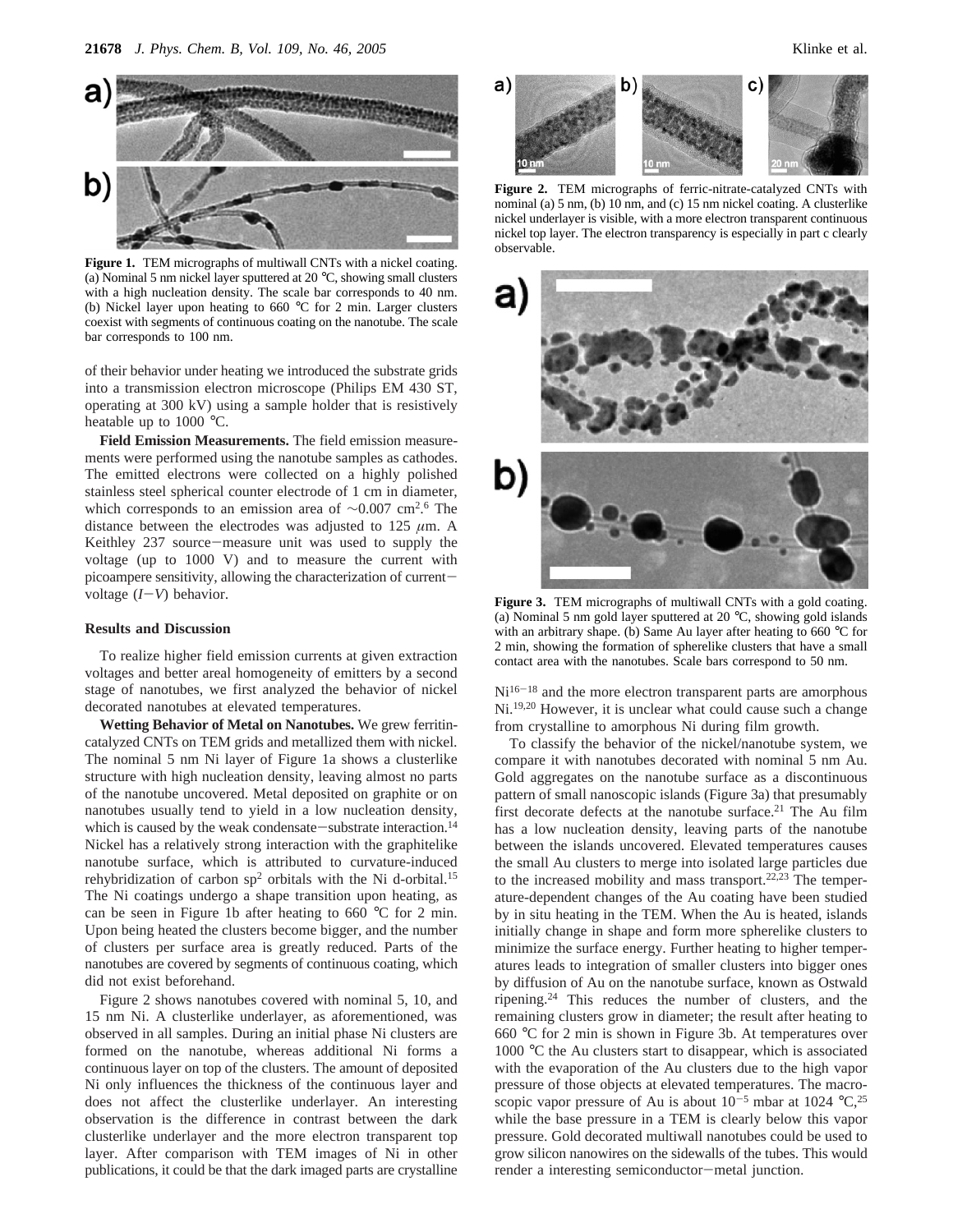

**Figure 4.** TEM micrographs of secondary CNTs grown on the sidewalls of primary CNTs. (a) Secondary nickel-catalyzed CNTs grown on relatively thick primary ferric-nitrate-catalyzed CNTs. (b) Secondary nickel-catalyzed CNTs grown on thin primary ferritin-catalyzed CNTs. (c) Secondary ferritin-catalyzed CNTs grown on primary ferric-nitratecatalyzed CNTs.

**Growth of Secondary Nanotubes.** Iron, cobalt, and nickel are known to be good catalysts for the growth of carbon nanotubes by CVD.13 Even thin layers of these metals can be used for growing nanotubes because the thin layer will fragmentize into small clusters when heated, as demonstrated above. We used Ni coated carbon nanotubes to grow secondary carbon nanotubes on the sidewalls of the primary carbon nanotubes. A nominal 5 nm Ni layer was sputtered onto ferricnitrate-catalyzed primary nanotubes (Figure 4a) and onto thinner ferritin-catalyzed primary nanotubes (Figure 4b). The samples were then resubmitted to the same standard CVD process for 5 min. As a result, secondary nanotubes were obtained on the sidewalls of the primary nanotubes. For both types of primary nanotubes the nickel-catalyzed secondary nanotubes have a diameter of about 10 nm. In addition to the secondary nanotubes, we found also Ni clusters that did not result in the growth of secondary nanotubes. These are, on one hand, the segments of the continuous Ni layer with a comparatively large contact area, and on the other hand Ni clusters that did not acquire the correct dimensions required for nanotube growth (too small or too big) or that were already poisoned by an excess of amorphous carbon before nanotube growth could effectively set in. The secondary nanotubes are less graphitized and shorter in length than the primary nanotubes. The reduced length is possibly caused by a faster poisoning of the catalyst particles by amorphous carbon on the catalytically active surfaces.



**Figure 5.** Field emission measurements on nanotube samples. Comparison of the field emission obtained for samples with ferritin-catalyzed primary CNTs (black lines), with and without nickel-catalyzed secondary CNTs. Comparison of the field emission obtained for samples with ferric-nitrate-catalyzed primary CNTs (gray lines), with and without nickel-catalyzed secondary CNTs.

To enhance the uniformity of the secondary nanotubes we used ferritin as a catalyst. After the growth of primary ferricnitrate-catalyzed CNTs on TEM grids, the samples have been dipped into a ferritin solution, dried, and finally resubmitted to the same CVD process. This method provides the advantage of a very homogeneous metal cluster size, which is defined by the ferritin core.12 Indeed, thin nanotubes were found on the sidewalls of the thicker primary nanotubes, as demonstrated in Figure 4c. Again the secondary nanotubes are relatively short and apparently less graphitized than the thicker and longer primary nanotubes. In contrast to the Ni cluster case, *all* of the catalyst particles that are present on the primary nanotubes resulted in the growth of secondary nanotubes. From this observation we conclude that the ferritin cores are very effectively transformed into catalyst particles that have the correct dimensions for nanotube growth. It is worth noting that the catalyst particles are always located at the tops of the secondary nanotubes (both nickel- and ferritin-catalyzed); i.e., all secondary nanotubes grow via the top-growth mechanism, whereas ferritin nanotubes grown on  $Si/SiO<sub>2</sub>$  substrates usually grow via the base-growth mechanism.26 We attribute this to the weak interactions between the metal catalyst particles and the graphitelike surface of the nanotubes.

**Field Emission with Secondary Carbon Nanotubes.** The influence of the secondary nanotubes on the field emission properties of nanotube samples has been investigated. A sample with ferritin-catalyzed CNTs on a  $Si/SiO<sub>2</sub>$  substrate without secondary nanotubes (black dashed line in Figure 5) has a turnon field  $E_{\text{to}}$  of 4.8 V/ $\mu$ m (field to obtain a current density of  $10^{-5}$  A/cm<sup>2</sup>; first illumination of a screen pixel) and a threshold field  $E_{\text{th}}$  of 7.9 V/ $\mu$ m (field resulting in a current density of  $10^{-2}$  A/cm<sup>2</sup>; saturation of a screen pixel). SEM observations show that the nanotubes grow in random direction, and thus an arbitrary part of the wall of the individual nanotubes (opposed to the tip) points toward the counter electrode. This has two negative effects for the emitted current density. First this reduces the field amplification factor for most of the nanotubes, and second, since only the nanotubes with highest field amplification will emit, the actual emitter density will probably be low despite the high nanotube density.<sup>27</sup> When nickel-catalyzed secondary nanotubes are grown (black solid line), the field emission properties improve (i.e., a larger emitted current density for a certain applied electric field), with now  $E_{\text{th}} = 6.6 \text{ V}/\mu \text{m}$ . The